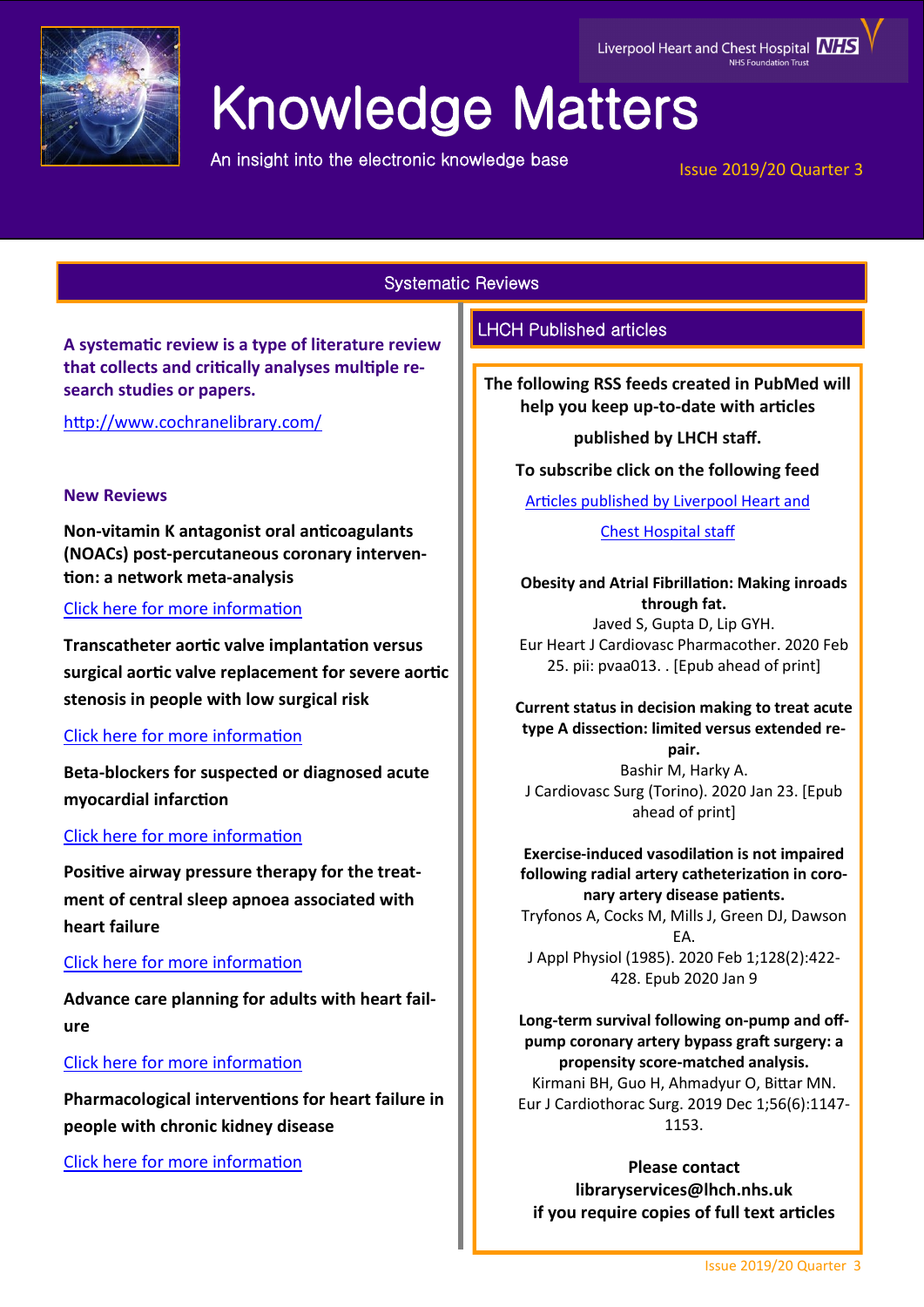# Top Sites to Browse

# American College of Cardiology

# <http://www.acc.org/>

**Latest news** 

**Diagnosis of Hypertrophic Cardiomyopathy: What Every Cardiologist Needs to Know**

[Click here for more information](https://www.acc.org/latest-in-cardiology/articles/2020/02/25/06/34/diagnosis-of-hypertrophic-cardiomyopathy) 

**Application of ESC/EAS Dyslipidemia Guidelines to MI Patient Data**

#### [Click here for more information](https://www.acc.org/latest-in-cardiology/journal-scans/2020/02/24/13/00/application-of-the-2019-esc-eas)

#### **Guidelines**

[Click here for Latest Guidelines and Clinical Docu](https://www.acc.org/guidelines#tab0)[ments](https://www.acc.org/guidelines#tab0) 

#### **Expert Consensus Documents**

**Mitral Regurgitation Management (Focused Update)**

**Transcatheter Mitral Valve Intervention: Operator and Institutional Requirements**

[Click here for more information](https://www.acc.org/guidelines#tab1) 

#### **Chest**

[http://www.chestjournal.org/](https://journal.chestnet.org/)

# **Recent articles**

**Better with Ultrasound: Peripheral Intravenous Catheter Insertion** 

**Use of Imagining and Diagnostic procedures after low dose CT screening for Lung Cancer**

**Vitamin C Deficiency-Induced Pulmonary Artery Hypertension** 

**Eligibility for Lung Volume Reduction Surgery in Patients with COPD Identified in a UK Primary Care Setting** 

#### [Click here for latest issue](http://journal.chestnet.org/current)

**Latest Guidelines** 

[Click here for all guidelines](http://journal.chestnet.org/guidelines)

# **Heart**

#### <http://heart.bmjjournals.com/>

**Heartbeat: sudden cardiac death risk predicted by simple ECG measures**

**Three-dimensional and four-dimensional flow assessment in congenital heart disease**

**Alcohol septal ablation in patients with severe septal hypertrophy**

**[Reducing weight and increasing physical activity](https://heart.bmj.com/content/106/6/447)  [in people at high risk of cardiovascular disease: a](https://heart.bmj.com/content/106/6/447)  [randomised controlled trial comparing the effec](https://heart.bmj.com/content/106/6/447)[tiveness of enhanced motivational interviewing](https://heart.bmj.com/content/106/6/447)  [intervention with usual care](https://heart.bmj.com/content/106/6/447)**

# [Click here for more information](https://heart.bmj.com/content/106/6?current-issue=y)

# Theheart.org

[www.theheart.org](https://www.medscape.com/cardiology?t=1)

**UK News and Perspectives** [Click here for more information](https://www.medscape.com/cardiology?t=1)

#### BMJ

#### [BMJ evidence](http://plus.mcmaster.ca/EvidenceUpdates/Default.aspx)-centre

**BMJ Evidence Updates** alert you of important new research about the diagnosis, treatment, prognosis, aetiology and economics of medical conditions

[Click here to register](http://plus.mcmaster.ca/EvidenceUpdates/Registration.aspx)

# European Society of Cardiology

#### [http://www.escardio.org](http://www.escardio.org/Pages/index.aspx)

**E-Journal of Cardiology Practice**

**The exciting new ESC guidelines on chronic coronary syndromes** 

**ACHD for the general cardiologist** 

**Physical examination in aortic valve disease**

**Heart failure updates 2019** 

[Click here for latest articles](https://www.escardio.org/Journals/E-Journal-of-Cardiology-Practice/Volume-18)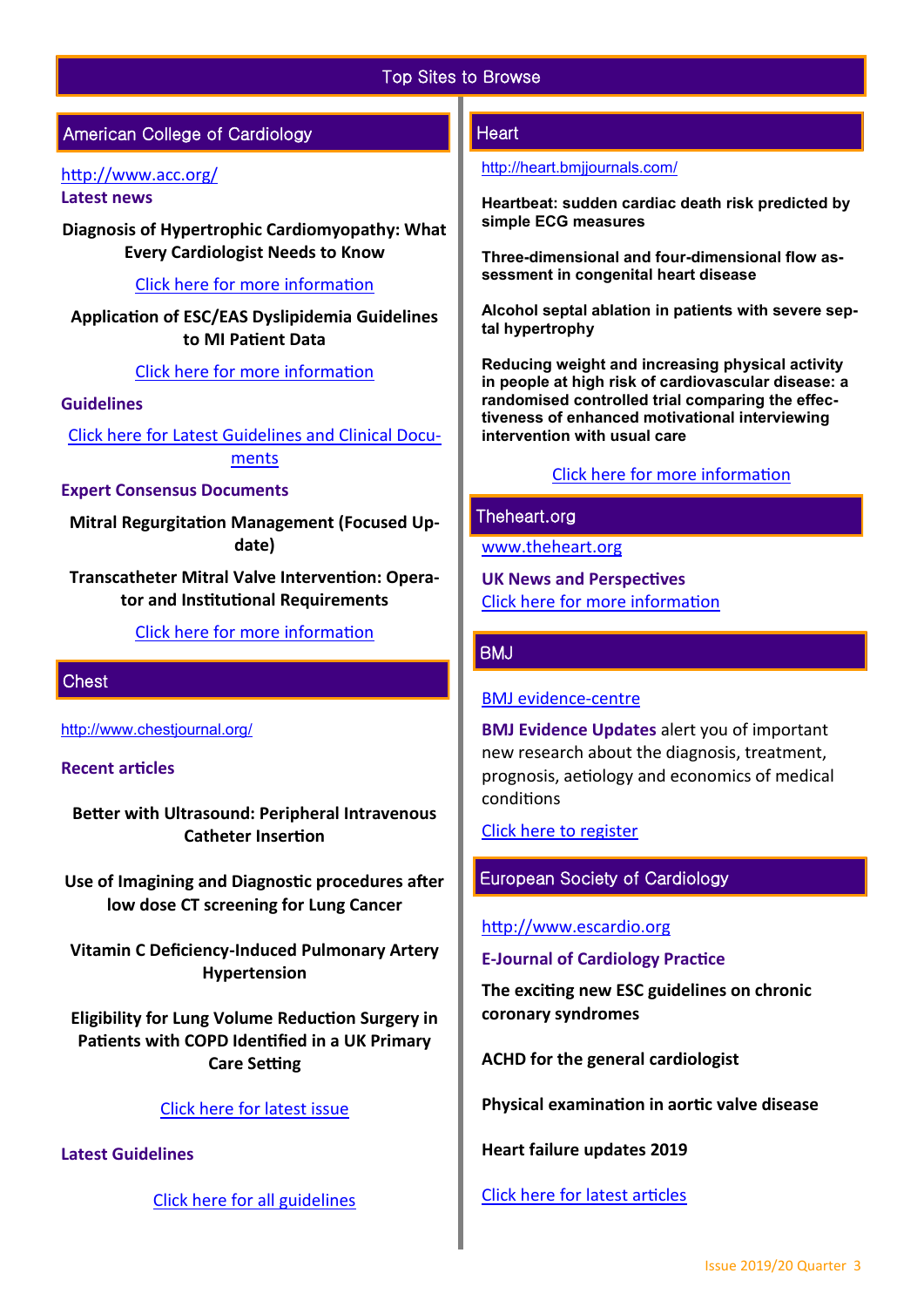# **NICE**

# <http://www.nice.org.uk/>

**The National Institute for Health and Care Excellence (NICE)** provides guidance, advice, quality standards and information services for health, public health and social care.

Also contains resources to help maximise use of evidence and guidance.

**NICE Newsletters, Alerts & Awareness Services** 

[Latest newsletters and alerts](http://www.nice.org.uk/news/nice-newsletters-and-alerts)

**Savings and productivity collection**

[Click here for a suite of resources that can help you](https://www.nice.org.uk/about/What-we-do/Our-Programmes/Savings-And-Productivity-Collection)  [save money and make productivity gains at work](https://www.nice.org.uk/about/What-we-do/Our-Programmes/Savings-And-Productivity-Collection)

#### **Latest guidance**

**NG142 End of life care for adults**

**NG80 Asthma diagnosis monitoring and chronic asthma management (updated Feb 2020)**

[Click here for guidance](https://www.nice.org.uk/guidance/published?type=apg,csg,cg,mpg,ph,sg,sc)

#### **Latest consultations**

**Consultation** is a key part of NICE's guidance development. NICE consultation processes enable stakeholders and others with an interest in our guidance to comment on guidance development at specific stages and feed back into the decision-making process

[Click here for more information](https://www.nice.org.uk/guidance/inconsultation) 

# **Local practice collection – shared learning**

### **Improving patients time in range on warfarin**

## [Click here for more information](https://www.nice.org.uk/localPractice/collection)

#### **NICE Pathways**

**Everything NICE says on a topic in an interactive flowchart** 

# [Click here for more information](https://pathways.nice.org.uk/)

**Whats New** the editors select a small number of the most important updates across a variety of clinical specialities.

# UpToDate®

[Whats new in cardiovascular medicine](http://www.uptodate.com/contents/whats-new-in-cardiovascular-medicine)

- [Whats new in drug therapy](http://www.uptodate.com/contents/whats-new-in-drug-therapy)
- [What's new in pulmonary, critical care](http://www.uptodate.com/contents/whats-new-in-pulmonary-critical-care-and-sleep-medicine)
- [What's new in infectious diseases](http://www.uptodate.com/contents/whats-new-in-infectious-diseases)

[What's new in palliative care](http://www.uptodate.com/contents/whats-new-in-palliative-care)

[What's new in oncology](http://www.uptodate.com/contents/whats-new-in-oncology)

[What's new in hospital medicine](http://www.uptodate.com/contents/whats-new-in-hospital-medicine)

[what's new in endocrinology and diabetes mellitus](http://www.uptodate.com/contents/whats-new-in-endocrinology-and-diabetes-mellitus)

<http://www.hqip.org.uk/>

**The Healthcare Quality Improvement Partnership (HQIP)** aims to improve health outcomes by ena-

# HQIP –Audit

bling those who commission, deliver and receive healthcare to measure and improve our healthcare services.

#### **New Report published**

- **Lung Cancer Clinical Outcomes Publication 2019**
- **National Lung Cancer Audit Organisational Audit**
- **Spotlight report on molecular testing in advanced lung cancer**

#### [Click here for reports](http://www.hqip.org.uk/resources/?fwp_resource_type=reports#.XC9IK4dXU5i)

**News, events & blogs** [Click here for news releases](http://www.hqip.org.uk/news-releases/)

# Advisory Board

#### [http://www.advisoryboardcompany.com](http://www.advisoryboardcompany.com/)

**The Advisory Board Company** is a global research, consulting, and technology firm helping hospital and health system leaders improve the quality and efficiency of patient care. They provide strategic guidance, actionable insights, and comprehensive implementation and management services.

*(Please speak to Maureen Horrigan, to register)*